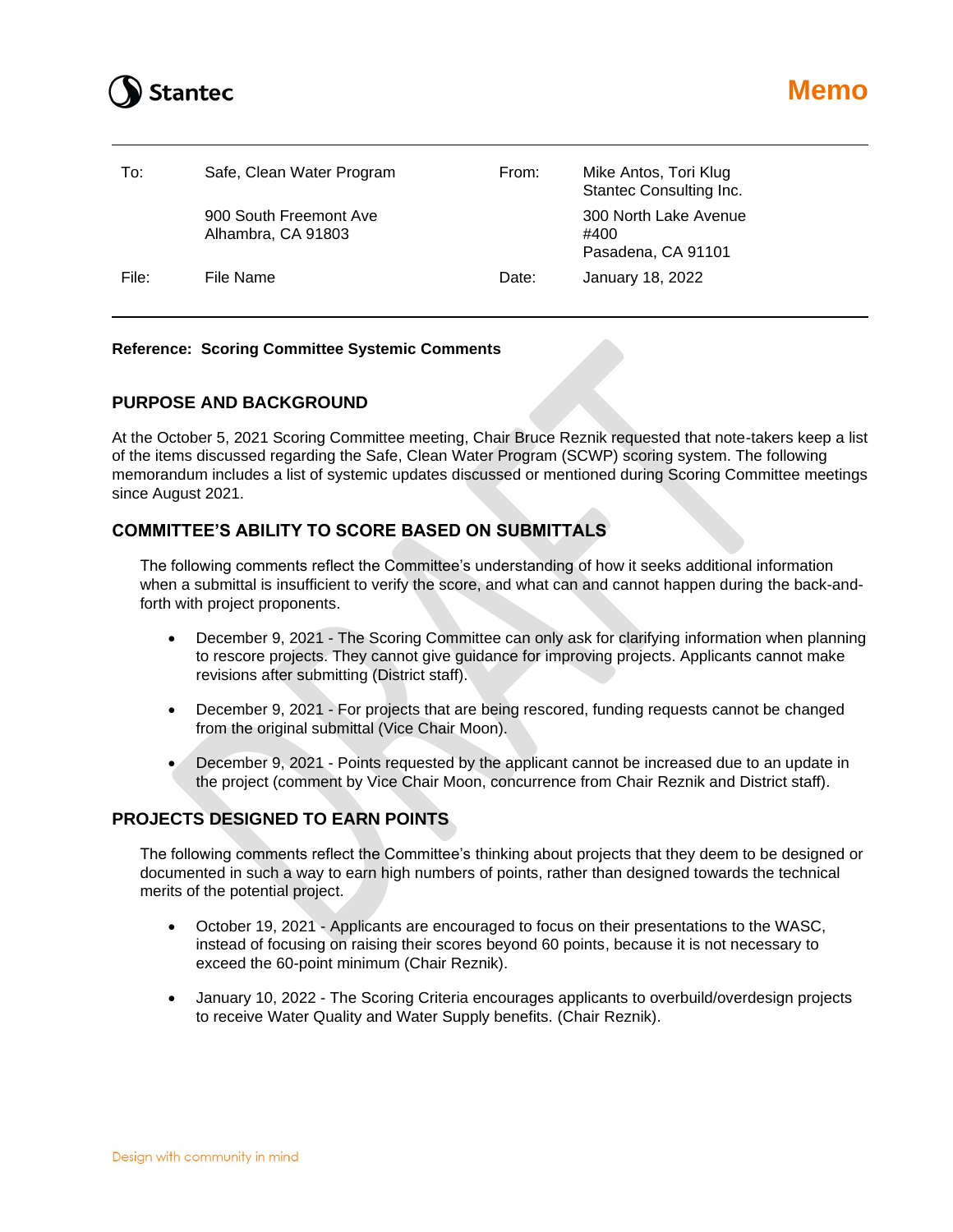January 18, 2022 Safe, Clean Water Program Page 2 of 4

**Reference: Scoring Committee Systemic Comments**

# **VARIATION IN INFRASTRUCTURE SUBMITTAL TYPES**

The following comments reflect the Committee's thinking about how projects submitted for design funding only or a previously or concurrently implemented project seeking only O&M funding are difficult to evaluate alongside projects seeking design, implementation, and O&M funding.

- October 19, 2021 Projects submitting for only Operations and maintenance (O&M) funding should be evaluated with a separate rubric (comment by Chair Reznik, concurrence from Vice Chair Moon).
- October 19, 2021 Scoring should be based on O&M costs, rather than original project costs. Clearer direction needs to be provided. (Vice Chair Moon)
- October 19, 2021 [A] project [that is seeking only O&M funding] does not need to be modeled because it has already been constructed (Vice Chair Moon).
- January 10, 2022 Evaluation of the Water Quality and Water Supply scores will be / is more relaxed for projects seeking design-only funding (Member Matt Stone and Vice Chair Moon).
- January 10, 2022 Design-only projects should be assessed under a different Scoring Criteria (Chair Reznik).

# **EVALUATING WET WEATHER VS. DRY WEATHER FOCUS**

The following comments reflect the Committee considering the issues around assessing a project as providing wet weather water quality benefits as opposed to dry weather water quality benefits.

- October 5, 2021 The Scoring Criteria does not factor the cost-effectiveness of dry weather projects (comment by Member David Sorem, concurrence by Vice Chair TJ Moon).
- October 19, 2021 Need clearer criteria to determine whether large drainage projects apply as wet weather or dry weather projects (Chair Reznik).

# **PERMUTATIONS OF WATER SUPPLY BENEFITS**

The following comments reflect the Committee considering how water supply benefits can be assessed and considered for other-than infiltration to groundwater.

- October 5, 2021 A project's capacity to capture a large amount of water should not be held against applicants when a project is well-sited and has a good permeable surface (Vice Chair Moon).
- October 5, 2021 Need to determine how to assess the offsetting of existing potable water use while providing water for additional vegetation (although it is a valuable form of community investment) (Chair Reznik).
- October 19, 2021 Should offsetting new demand count towards a project's Water Supply Benefit? (Chair Reznik)
- October 19, 2021 Net Water Supply Benefits should be considered. For example, it should be assessed whether the project offsets an existing need or if it simply offsets needs generated by the project itself (i.e., through new plantings).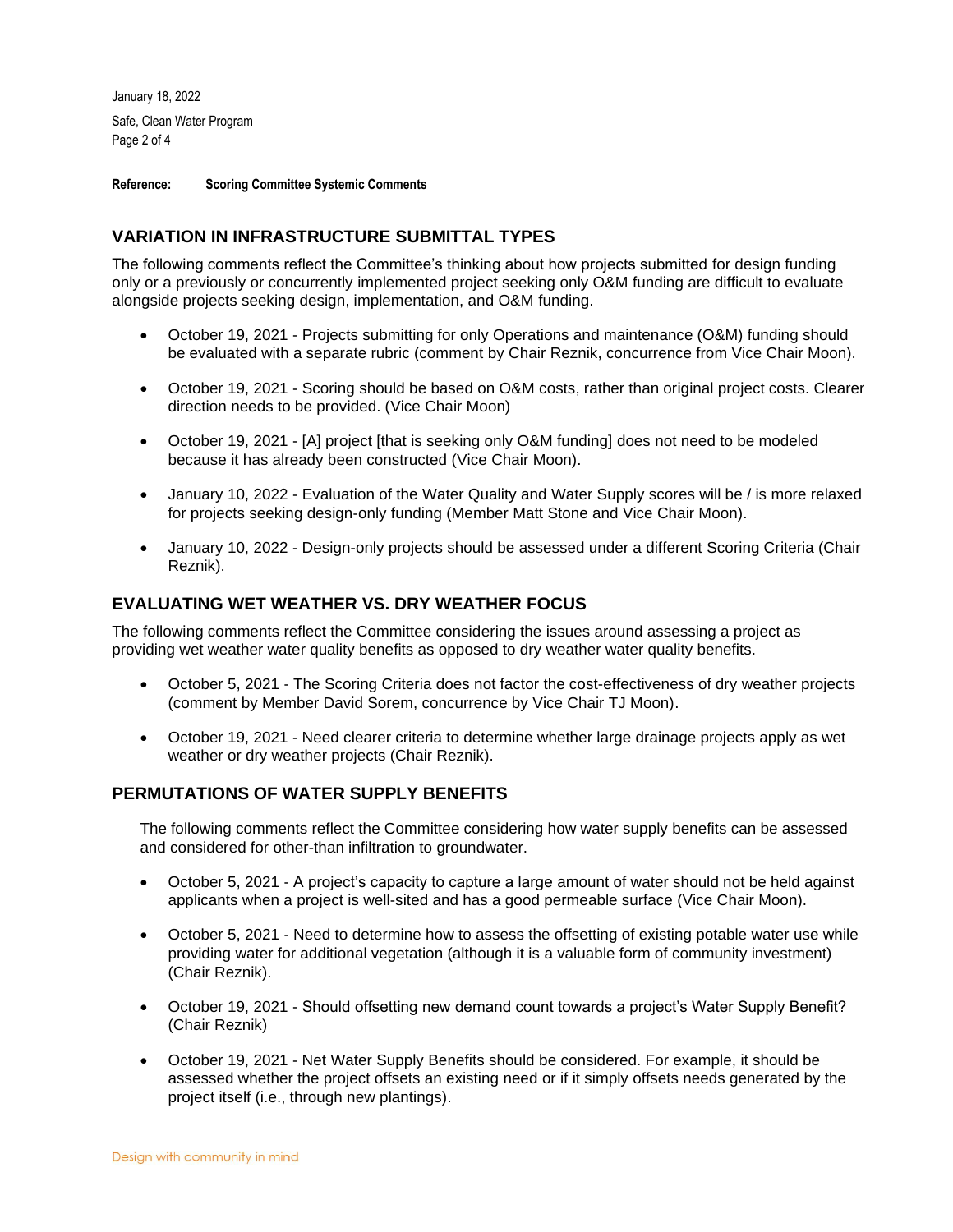January 18, 2022 Safe, Clean Water Program Page 3 of 4

**Reference: Scoring Committee Systemic Comments**

• November 17, 2021- In regard to the Water Supply credit for partial infiltration and partial diversion to water recycling – the Committee should consider how diversion to recycling will augment water supply if capacity of treatment facilities is (currently) already fully accounted for (Chair Reznik).

# **NATURE-BASED SOLUTIONS**

The following comments reflect the Committee considering the elements of Nature-Based Solutions.

- October 5, 2021 Applicants should be asked whether trees being removed will be replaced (Member Kristen Schwarz).
- October 5, 2021 Not enough points are awarded for connectivity between habitat patches or between community areas with open space (Chair Reznik and Member Schwarz).
- October 5, 2021 Generally disappointed by the amount of hardscape removed in projects across the SCWP (Chair Reznik).
- October 19, 2021 Points awarded for impervious surface removal should be based on actual square footage, rather than a percentage (Chair Reznik).
- October 19, 2021 For Nature-Based Solutions, the Scoring Criteria should consider the size of impermeable surface removed, rather than the percentage, because proponents limit project area to receive maximum impermeable surface reduction points (Chair Reznik).
- November 22, 2021 Why is the boundary for impervious surface counted toward the total benefit?

# **OTHER ITEMS**

The following comments reflect other issues raised by members of the committee that were not similar to the categories identified above.

#### **Community Engagement**

• October 19, 2021 - The Community Engagement Assessment for developing projects should reflect what applicants have already done in addition to what they should plan to do if/when they receive SCWP funding.

#### **School Greening Projects / Goal**

• October 5, 2021 - A project that is adjacent to a school, rather than within a school, should not receive points for achieving school greening (Chair Reznik).

#### **Displacement**

• October 5, 2021 - The Scoring Criteria does not address projects' impacts on displaced communities.

#### **Infrastructure capacity**

• January 10, 2022 - Los Angeles Sanitation requests that a sewer capacity study be a required component of the feasibility study (Member Stone).